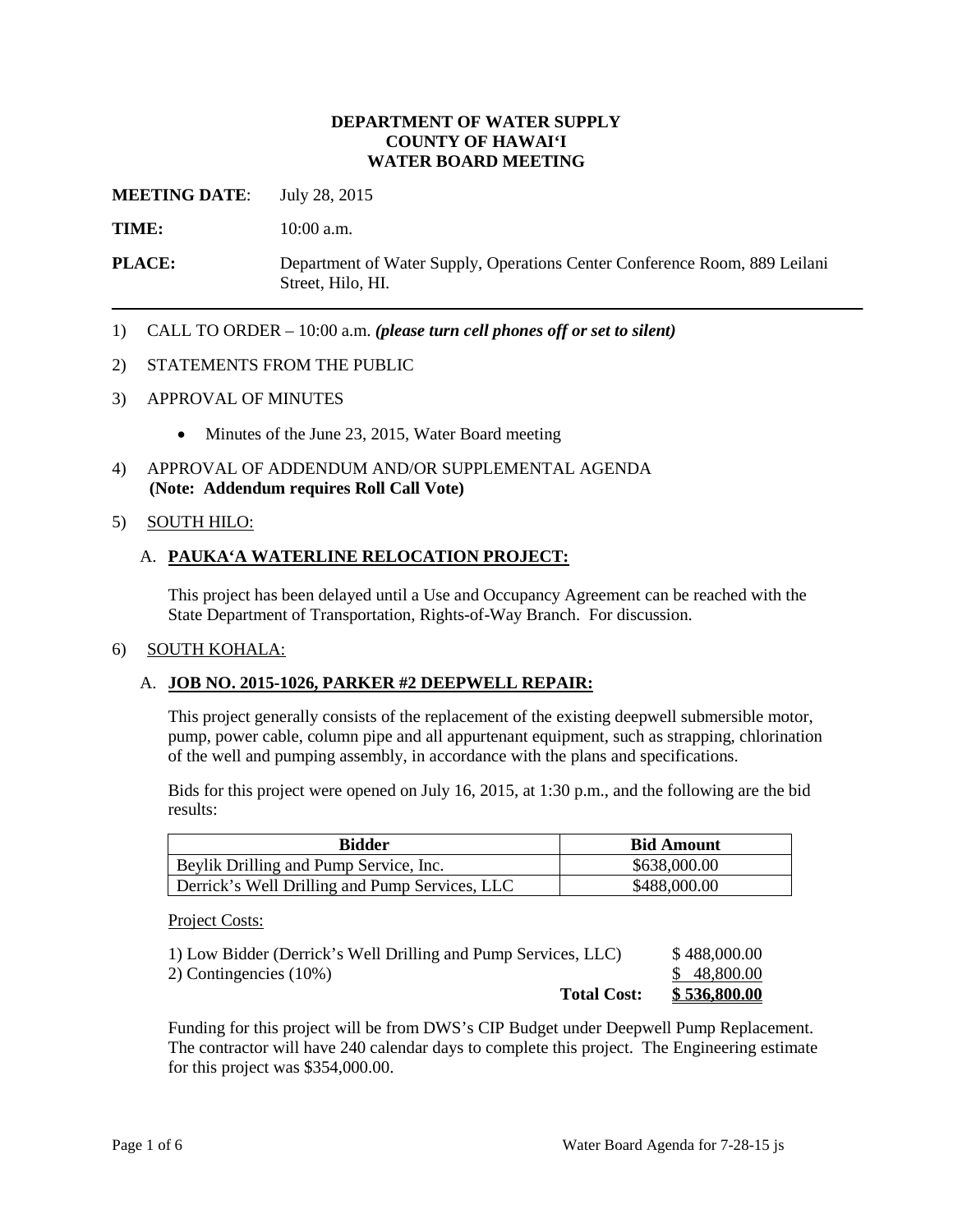RECOMMENDATION: It is recommended that the Board award the contract for JOB NO. Drilling and Pump Services, LLC, for their bid amount of \$488,000.00, plus \$48,800.00 for contingencies, for a total contract amount of **\$536,800.00**. It is further recommended that either the Chairperson or the Vice-Chairperson be authorized to sign the contract, subject to review as to 2015-1026, PARKER #2 DEEPWELL REPAIR, to the lowest responsible bidder, Derrick's Well form and legality by Corporation Counsel.

# B. **JOB NO. 2014-1010, LĀLĀMILO A DEEPWELL REPAIR – STATUS UPDATE:**

 July 14. For status update and possible action. The contractor, Beylik Drilling and Pump Service, Inc., was granted a time extension at the June Board meeting for the above-mentioned project, whose revised completion date was set at

## C. **JOB NO. 2015-1025, WAIMEA WATER TREATMENT PLAN FLOCCULATION DRIVE REPAIR:**

 Bids for this project were to be opened at 2:30 p.m. on July 23, and the results will be reported at the meeting.

# 7) NORTH KONA:

# A. **QUEEN KA'AHUMANU HIGHWAY WIDENING PROJECT—PHASE 2: MEMORANDUM OF UNDERSTANDING (MOU):**

*(This Item was deferred from the June 23, 2015, Board meeting.)* 

State Department of Transportation, Highways Division staff will explain a proposed cost increase, and offer a status update on the above project. For discussion and possible action.

## B. **PALANI WELL NO. 1 – SECOND SUPPLEMENTAL WELL DEVELOPMENT AGREEMENT:**

 recent discovery. The owners have recently been made aware that the well's casing is in a Agreement stipulates future maintenance and/or repair protocols to monitor and assess the condition of the casing. The developers, Lanihau Properties, LLC, West Hawaii Business Park, LLC, and Palani Ranch Company, Inc., have submitted a Second Supplemental Well Development Agreement, due to a condition that may impact operations of the well in the future. Therefore, this Supplemental

 point that it affects operations of the well. The agreement obligates the owners to cover The agreement also stipulates mitigation measures in the event that the casing deteriorates to the additional expenses for the repair and maintenance protocols as well as provide security should the mitigation measures need to be implemented.

RECOMMENDATION: It is recommended that the Board approve this Second Supplemental Well Development Agreement and that either the Chairperson or the Vice-Chairperson be authorized to sign the contract, subject to review as to form and legality by Corporation Counsel.

# C. **JOB NO. 2012-985 HUALĀLAI DEEPWELL REPAIR – CHANGE ORDER:**

 contract time extension for the Hualālai Deepwell Repair. The contract change order is to cover costs associated with shortages on estimates provided as part of Change Order No. 4 for push/pull The contractor, Beylik Drilling and Pump Service, Inc., is requesting a contract change order and costs, motor repair work and the full string testing of the pump and motor assembly. It also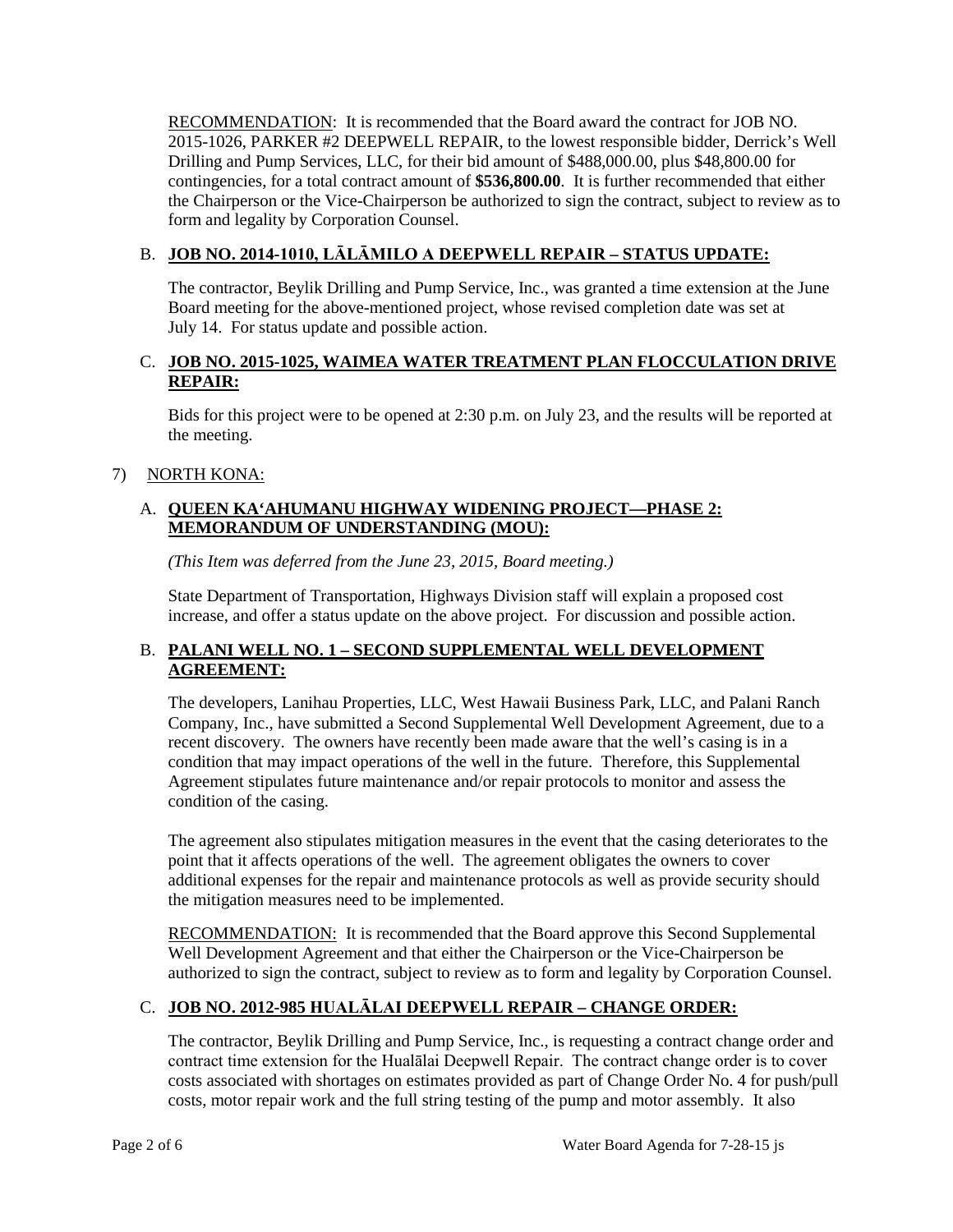covers discrepancies with payments for invoices No. 3 through 4, in which the incorrect percentage of 15% for overhead allowance was applied and how bond and insurance fees were handled. Total project costs shall not exceed \$718,959.93.

| Original Contract Amount:                                              | \$79,223.00                      |
|------------------------------------------------------------------------|----------------------------------|
| Original Contingency amount:                                           | 7.922.00                         |
| $1st$ Additional Contingency & 123 day extension request:              | 94,500.00 (approved 10/22/13)    |
| $2nd$ Additional Contingency & 273 day extension request:              | 53,611.72 (approved 6/24/14)     |
| 3 <sup>rd</sup> Additional Contingency request (emergency procurement) | 23,581.06                        |
| $4th$ Additional Contingency & 274 day extension request:              | 413,680.15 (approved $4/28/15$ ) |
| $5th$ Additional Contingency & 61 day extension request:               | \$46,442.00                      |

 extension of 92 calendar days. The Department issued a stop work notice to the contractor upon notification that the estimated costs for the motor repair work and string testing were inadequate for completion. This action has delayed the receipt of the motor for reinstallation because the job at both the motor repair shop and testing facility got shifted back to the end of the queue. These factors are beyond the control of the contractor and the original scope of the repair. The contractor, Beylik Drilling and Pump Service, Inc., is also requesting a contract time

RECOMMENDATION: It is recommended that the Board approve an increase in contingency of \$46,442.00 to Beylik Drilling and Pump Service, Inc., for a total project cost of \$718,959.93, and approve a contract time extension of 92 calendar days for JOB NO. 2012-985, HUALĀLAI DEEPWELL REPAIR. If approved, the contract completion date will be revised from July 31, 2015, to October 31, 2015.

### 8) SOUTH KONA:

## A. **JOB NO. 2015-1021, KE'EI D DEEPWELL INCOMING SWITCHGEAR MAINTENANCE:**

Bids for this project were to be opened at 2:00 p.m. on July 23, 2015, and the results will be reported at the meeting.

## 9) KA'U:

### A. **JOB NO. 2015-1024, HAWAIIAN OCEAN VIEW ESTATES DEEPWELL REPAIR:**

 Bids for this project were opened at 1:30 p.m., on July 23, 2015, and the results will be reported at the meeting.

### 10) MISCELLANEOUS:

### A. DEDICATIONS:

 The Department has received the following documents for action by the Water Board. The water system has been constructed in accordance with the Department's standards and is in acceptable condition for dedication.

## **1. GRANT OF EASEMENT AND BILL OF SALE**

No. of Lots:  $n/a$  Zoning:  $n/a$  Final Inspection Date: 7/15/2015 Project Name: Palani Ranch Well No. 1 Grantor/Seller: Palani Ranch Company, Inc. Tax Map Key: (3)7-4-002:008 (Portion) Facilities Charge: n/a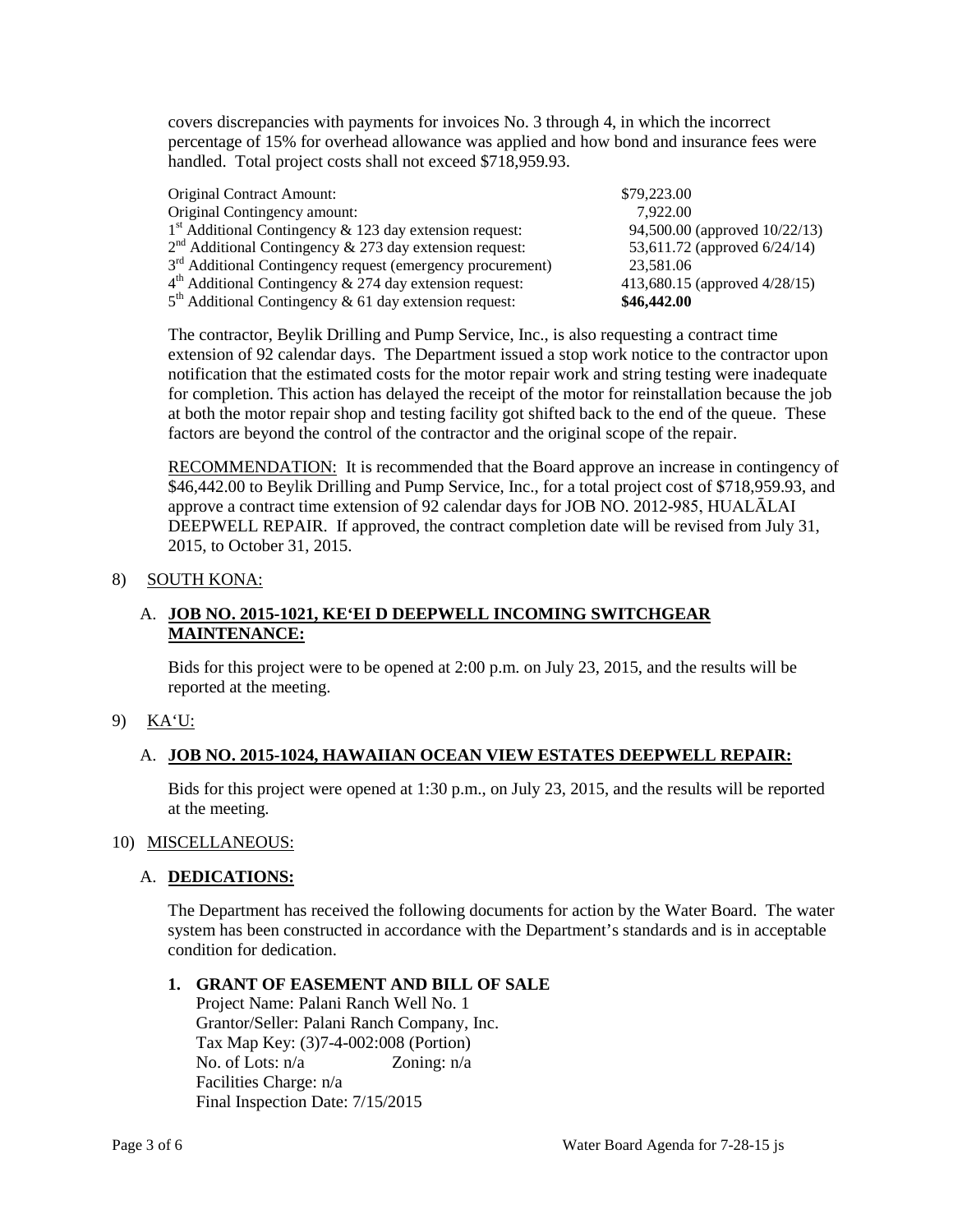Water System Cost: \$5,058,903.02

**2. DEED** 

Project Name: Palani Ranch Well No. 1 (Same as above) Grantor/Seller: Palani Ranch Company, Inc. Tax Map Key: (3)7-4-002:021

RECOMMENDATION: It is recommended that the Water Board accepts these documents subject to the approval of the Corporation Counsel, and that either the Chairperson or the Vice-Chairperson be authorized to sign the document.

## B. **POWER COST CHARGE:**

 to reflect this decline. In order to accept public testimony on this change, a Public Hearing Departmental power costs have declined as a result of a decline in Hawai'i Electric Light Company (HELCO) billings for electricity for the Department's wells and pumps. The Department proposes reducing the Power Cost Charge from \$2.32 to \$1.85 per thousand gallons should be scheduled before the new Power Cost Charge is reduced.

RECOMMENDATION: It is recommended that the Board approve holding a Public Hearing on August 25, 2015, at 9:45 a.m., to receive testimony on reducing the Power Cost Charge from \$2.32 to **\$1.85**, effective September 1, 2015.

### C. **PROFESSIONAL SERVICES AGREEMENT - WATER USE AND DEVELOPMENT PLAN UPDATE – PHASE 2:**

 Management (CWRM) as an approving agency, the Water Use and Development Plan (WUDP) Due to unforeseen additional scope of work required by the Commission on Water Resource Update currently contracted with Fukunaga  $\&$  Associates, Inc., will be revised to complete the Keauhou Aquifer System Area (ASYA).

The proposed Phase 2 of the WUDP Update will include source and infrastructure development strategies, as well as traditional and cultural practices (including non-consumptive) uses of water for the Keauhou ASYA, and the entire update of the Waimea ASYA.

 The *original* scope approved by the Board in May 2014 was to update the WUDP for two aquifer ASYA, respectively). This was because of new, updated information that was not available at the sector areas, Hualālai and West Mauna Kea (which includes the Keauhou ASYA and Waimea time that the WUDP was being done.

During this latest update, there have been numerous changes in the scope of work which were requested and subsequently approved by CWRM, in order to address concerns raised amid the petition to designate the Keauhou ASYA.

This project will require a consultant which would be procured through professional services procedures. Based on the updated scope of work expectations, it is anticipated that this contract will be approximately \$100,000.00, and will be funded from the Department's Capital Improvements Budget (CIP). It is anticipated that this update will take approximately one year to complete.

RECOMMENDATION: It is recommended that the Board approve the Water Use and Development Plan – Phase 2 as a project to be added to the Department's Fiscal Year 2016 CIP Budget.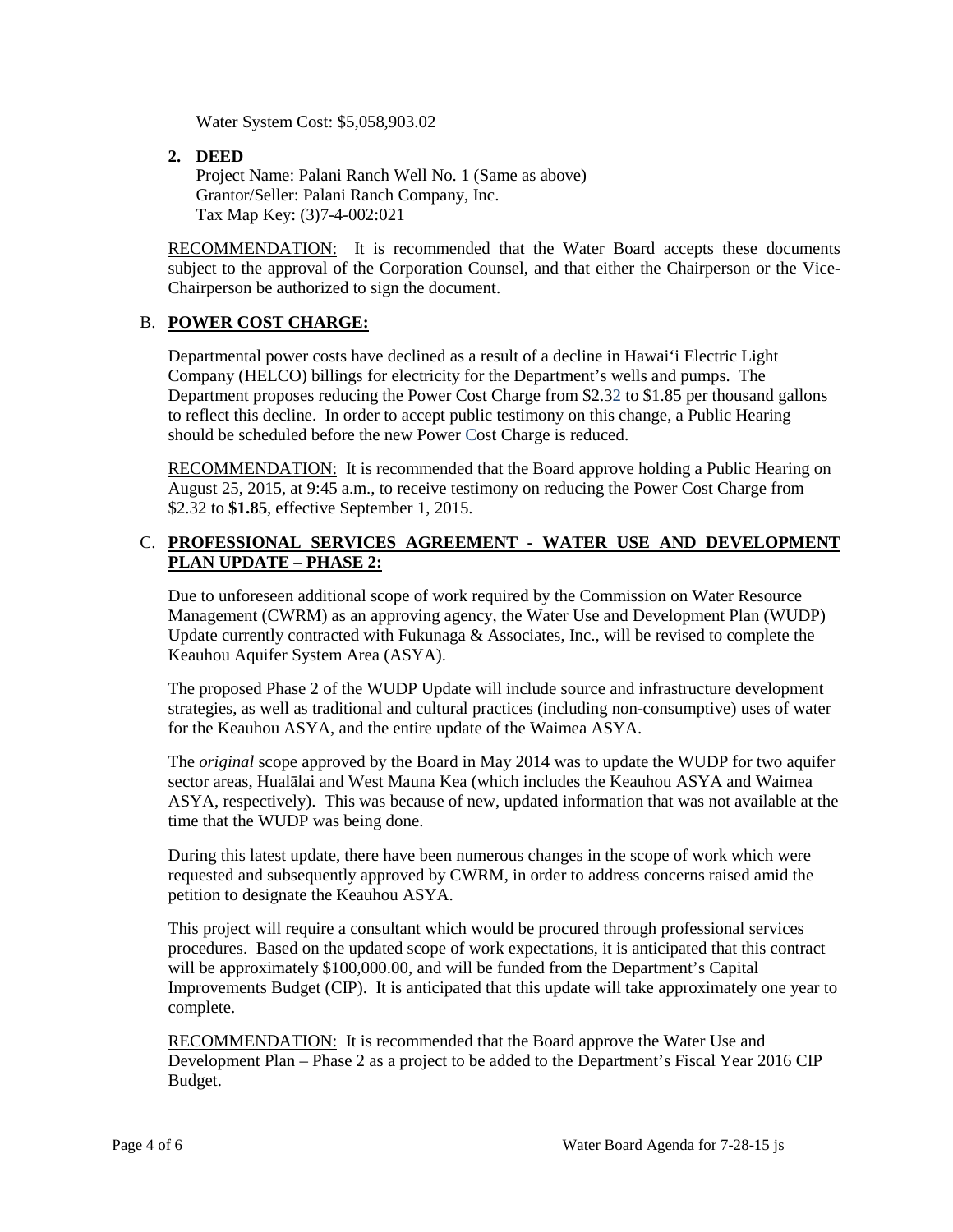### D. **UPDATE RE: NATIONAL PARKS SERVICE'S PETITION TO DESIGNATE KEAUHOU AQUIFER AS A GROUND WATER MANAGEMENT AREA:**

For discussion and possible action.

### E. **EXECUTIVE SESSION RE: NATIONAL PARKS SERVICE'S PETITION TO DESIGNATE KEAUHOU AQUIFER AS A GROUND WATER MANAGEMENT AREA:**

 Hawai'i Revised Statutes, Sections 92-4, 92-5(a)(2), to discuss mediation as directed by the Commission on Water Resource Management regarding the National Park Service's petition to designate Keauhou Aquifer as a Ground Water Management Area, and for the purpose of The Water Board anticipates convening an executive meeting, closed to the public, pursuant to consulting with the Water Board's attorney on questions and issues pertaining to the Water Board's powers, duties, privileges, immunities and liabilities.

### F. DISCUSSION OF AMENDING RULES AND REGULATIONS REGARDING PLACING **RESPONSIBILITY WITH PROPERTY OWNERS FOR TENANTS' DELINQUENT BILLS:**

(*This Item was deferred from the June 23, 2015, Board meeting.)* 

 Sub-Committee to report on proposed amendments to the Rules and Regulations regarding placing responsibility with property owners for tenants' delinquent bills, with discussion.

## G. **MONTHLY PROGRESS REPORT**:

Submission of Progress Report of Projects by the Department. Department personnel will be available to respond to questions by the Board regarding the status/progress of any project.

### H. **REVIEW OF MONTHLY FINANCIAL STATEMENTS:**

 Submission of financial statements and information relating to the financial status of the relating to the financial status of the Department. Department. Department personnel will be available to respond to questions by the Board

## I. **MANAGER-CHIEF ENGINEER'S QUARTERLY UPDATE:**

Report on the second quarter of 2015 by the Manager-Chief Engineer, with discussion.

### J. **MANAGER-CHIEF ENGINEER'S REPORT:**

The Manager-Chief Engineer will provide an update or status on the following:

- 1) Public Information and Education Specialist Update
- 2) Recognition of Employee of the Quarter

### K. **CHAIRPERSON'S REPORT:**

Chairperson to report on matters of interest to the Board.